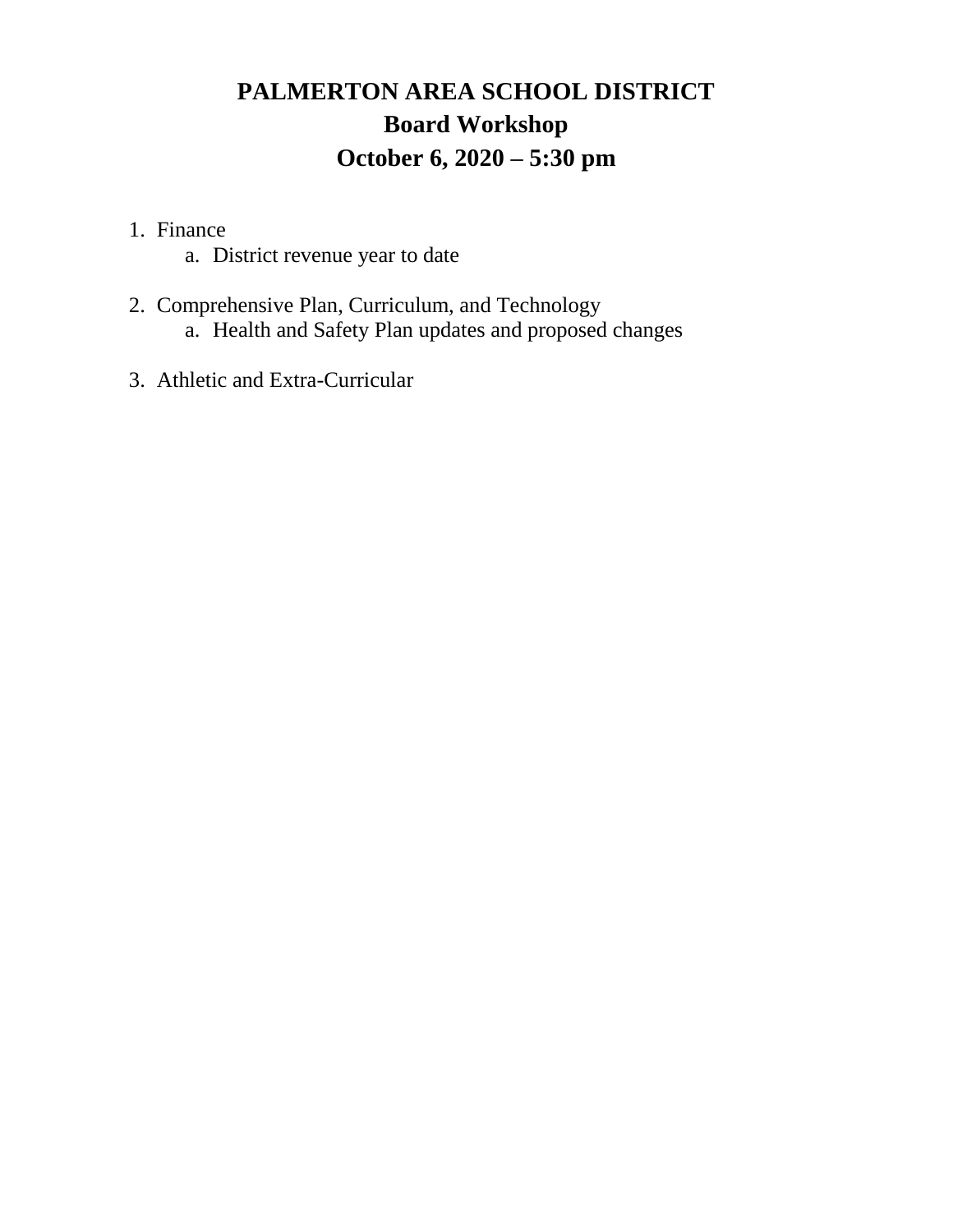### **PALMERTON AREA SCHOOL DISTRICT MEETING OF THE BOARD OF SCHOOL DIRECTORS Tuesday, October 6, 2020 Via Zoom**

# **A. CALL TO ORDER: PLEDGE OF ALLEGIANCE**

# **B. ROLL CALL:**

| Ms.<br>- Baumgardt | <b>Fallow</b><br>Ms. | Haas<br>Ms.           | Ms.<br>. Larvey | Mazepa<br>Mr.      | Paules<br>Mr.   |
|--------------------|----------------------|-----------------------|-----------------|--------------------|-----------------|
| Ms.<br>. Kecker    | Mr.<br>Scherer       | <b>Zellers</b><br>Ms. | Kish<br>Mr.     | ، ttv<br>Lochinger | Dr<br>Frankelli |

### **C. SUPERINTENDENT'S REPORT:**

#### **D. OLD BUSINESS:**

# **E. PUBLIC PARTICIPATION: (POLICY #903)**

There shall be time available for public participation at the beginning and end of each board meeting. The beginning session is open for agenda items only and the ending session is open for any agenda times or issues relating to school district policies and operations. Informal requests shall be afforded five (5) minutes for presentation. Should the speaker find the five (5) minute time allotment to be insufficient for his/her presentation, a more detailed written presentation shall be an option. Please note that public interruption of the meeting will detract from the meeting.

## **F. CONSENT AGENDA:**

1. Motion for the Board of Directors to approve the attached consent agenda. Motion by: \_\_\_\_\_\_ Seconded by: \_\_\_\_\_\_\_\_\_\_\_\_\_\_\_\_\_\_ Vote: Yes\_\_\_\_\_\_ No \_\_\_\_\_\_ Absent\_\_\_\_\_ Abstentions \_\_\_\_\_\_\_\_

### **G. OTHER:**

1. Motion for the Board of Directors to approve the Palmerton Area School District updated Health and Safety Plan.

Motion by: \_\_\_\_\_\_ Seconded by: \_\_\_\_\_\_\_\_\_\_\_\_\_\_\_\_\_\_

Vote: Yes No No Absent Abstentions

# **H. PUBLIC PARTICIPATION:**

# **I. FOR THE GOOD OF THE ORDER:**

# **J. ADJOURNMENT:**

 Motion by: \_\_\_\_\_\_ Seconded by: \_\_\_\_\_\_\_\_\_\_\_\_\_\_\_\_\_\_ Vote: Yes\_\_\_\_\_\_\_\_\_ No \_\_\_\_\_\_\_\_\_ Abstentions